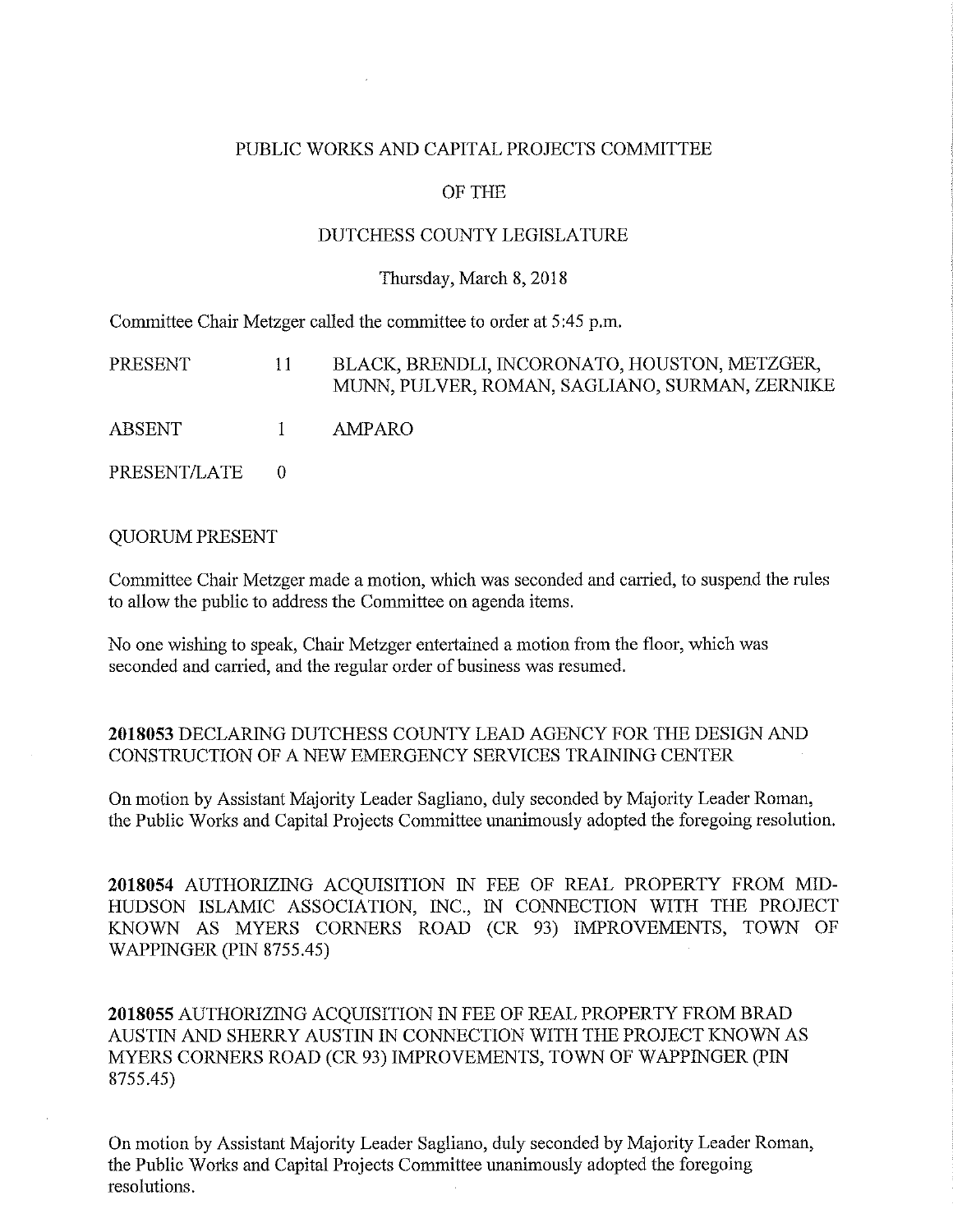**2018056** AUTHORIZING CONDEMNATION PROCEEDING FOR ACQUISITION OF REAL PROPERTY OWNED BY MOUNT HOPE GRANGE #902 a/k/a MOUNT HOPE GRANGE NO. 902 IN CONNECTION WITH THE PROJECT KNOWN AS MYERS CORNERS ROAD (CR 93) IMPROVEMENTS, TOWN OF WAPPINGER (PIN 8755.45)

On motion by Assistant Majority Leader Sagliano, duly seconded by Majority Leader Roman, the Public Works and Capital Projects Committee unanimously adopted the foregoing resolution.

**2018057** RENAMING SPECIAL NEEDS TRANSPORTATION TASK FORCE TO UNIVERSAL TRANSPORTATION ACCESSIBILITY TASK FORCE

On motion by Assistant Majority Leader Sagliano, duly seconded by Majority Leader Roman, the Public Works and Capital Projects Committee unanimously adopted the foregoing resolution.

**2018058** A RESOLUTION AUTHORIZING THE ISSUANCE OF \$3,030,000 SERIAL BONDS OF THE COUNTY OF DUTCHESS, NEW YORK, TO PAY THE COST OF THE CONSTRUCTION OF A NEW EMERGENCY SERVICES TRAINING CENTER, IN AND FOR SAID COUNTY *(FOR DISCUSSION ONLY)* 

**2018059** A RESOLUTION AUTHORIZING THE ISSUANCE OF \$4,595,000 SERIAL BONDS OF THE COUNTY OF DUTCHESS, NEW YORK, TO PAY A PORTION OF THE COST OF RECONSTRUCTION OF THE COUNTY-OWNED BUILDING AT 45 MARKET STREET, POUGHKEEPSIE, NEW YORK, IN AND FOR SAID COUNTY *(FOR DISCUSSION ONLY)* 

Commissioner of Public Works Robert Balkind discussed Resolution Nos. 2018058 and 2018059. The resolutions will be voted out of committee on April 5, 2018.

**2018060** SETTING A PUBLIC HEARING ON FARE CHANGES FOR DUTCHESS COUNTY PUBLIC TRANSIT

On motion by Assistant Majority Leader Sagliano, duly seconded by Majority Leader Roman, the Public Works and Capital Projects Committee unanimously adopted the foregoing resolution.

There being no further business, the meeting was adjourned.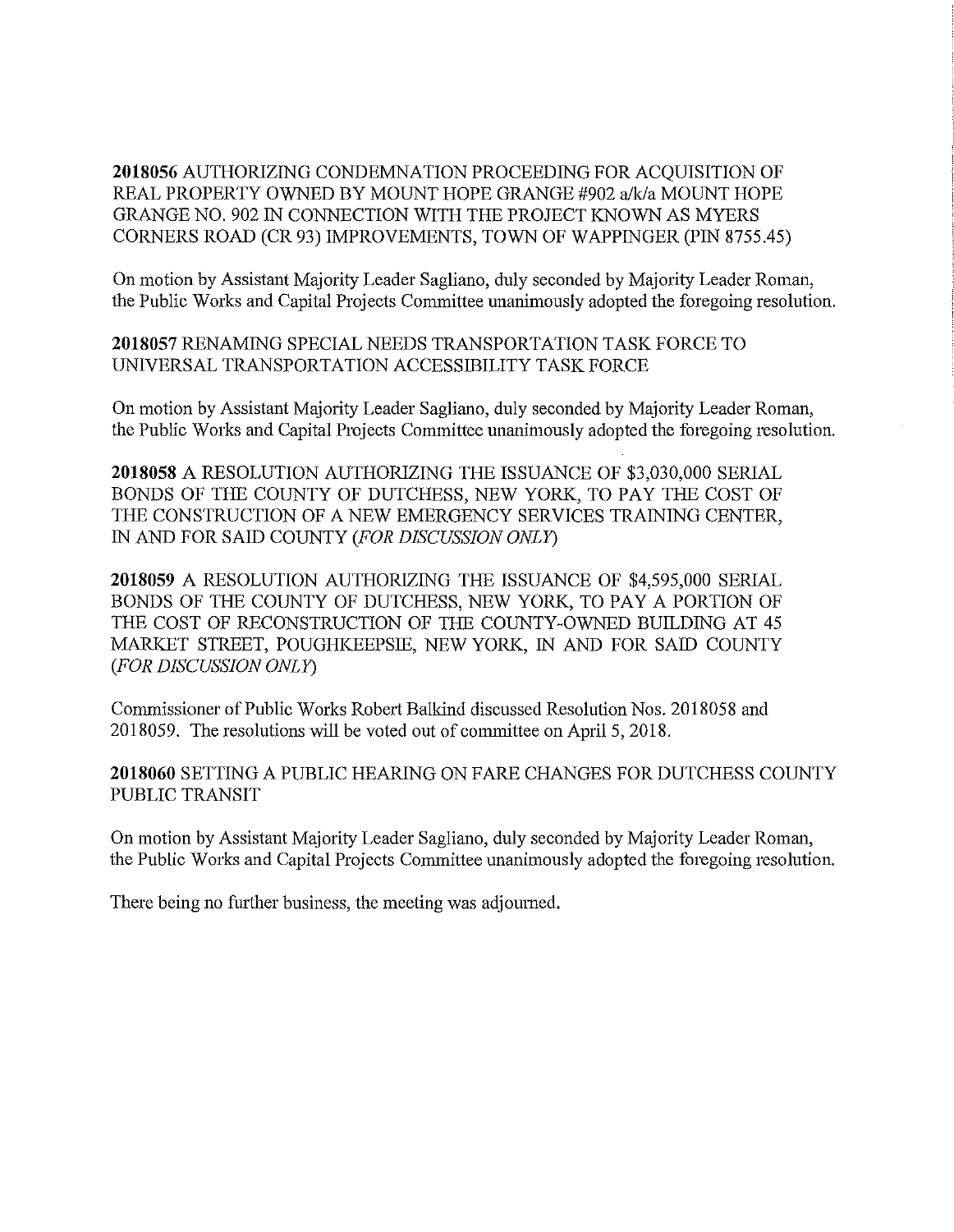## **45 Market Street Renovation Project**

## **Cost Escalation Analysis**

## **February 16, 2018**

## **Appropriations Summary**

 $\lambda$ 

 $\bar{1}$ 

Capital Account H0499 - Resolution # 2016240, October 11, 2016 (\$2,393,000)

| Purchase Price   |                                                              |    | \$625,000                           |
|------------------|--------------------------------------------------------------|----|-------------------------------------|
| Closing/Taxes    |                                                              | £. | 17,600                              |
| Renovation costs |                                                              |    | \$1,750,000                         |
|                  | <b>General Construction</b><br>Subcontracting<br>Contingency |    | \$694,000<br>\$824,400<br>\$232,000 |

### **Renovation Cost Estimate**

| <b>Professional Fees</b>                   | $$263,029$ (contract and estimate)            |
|--------------------------------------------|-----------------------------------------------|
| Asbestos Removal & General Demolition      | \$596,200 (contract and estimate)             |
| <b>Technology &amp; Security Equipment</b> | 85,000 (estimate)<br>\$.                      |
| Construction                               | \$5,349,855 (estimate with contingency added) |
| Total costs                                | \$6,294,084 (say \$6,300,000)                 |
|                                            |                                               |

## **Additional Request for Renovation Costs**

| Renovation cost estimate            | \$6,300,000   |
|-------------------------------------|---------------|
| Total appropriation for renovations | $-$1,750,000$ |
| Additional renovation funds needed  | \$4,550,000   |

 $\mathcal{F}_{\text{int}}$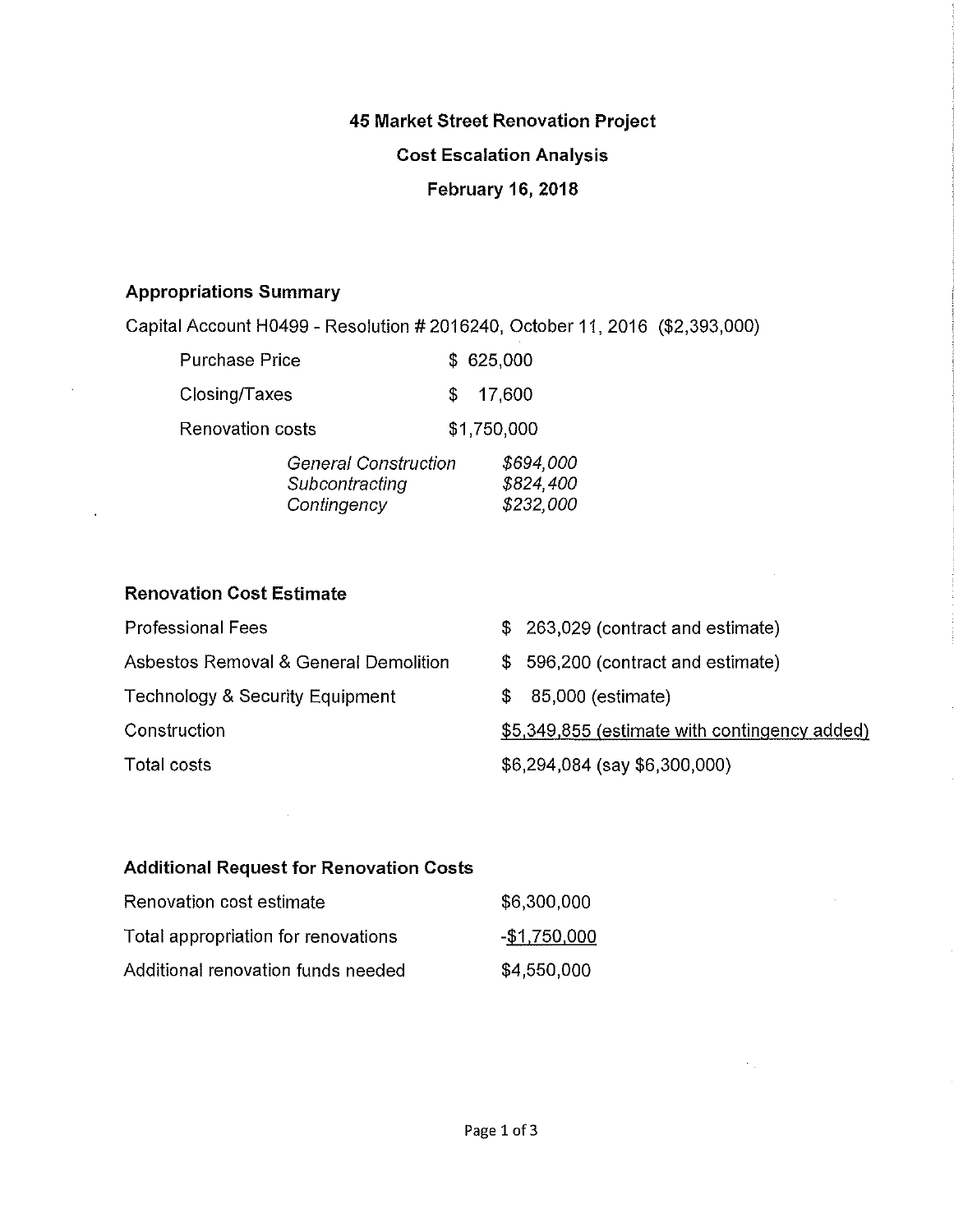# **Professional Fees**

| Architectural design & construction management fees | \$169,900 | (contract)         |
|-----------------------------------------------------|-----------|--------------------|
| (Lothrop Associates 17-0108-3/18-PW)                |           |                    |
| Survey/mapping of existing structure                | \$15,000  | (contract)         |
| (MJ Engineering 17-0043-12/17-PW $-$ Assignment #1) |           |                    |
| <b>Commissioning Agent</b>                          | \$31,500  | (contract)         |
| (Horizon Engineers 18-0017-12/19-PW)                |           |                    |
| Special Inspections consultant                      | \$11,629  | (contract)         |
| (Atlantic Testing 18-0016-12/18-PW)                 |           |                    |
| Asbestos monitoring consultant                      | \$35,000  | (est)              |
| Total Professional fees =                           | \$263,029 | (contract and est) |

# **Asbestos Removal & General Demolition**

| Asbestos removal & general demolition                 | \$564,999 | (contract)         |  |
|-------------------------------------------------------|-----------|--------------------|--|
| (Jupiter Environmental 17-0595-2/18-PW)               |           |                    |  |
| Select asbestos removal & demolition by G.C.          | \$31,201  | (est)              |  |
| Total asbestos removal & general demolition costs $=$ | \$596,200 | (contract and est) |  |

(est)

(est)

#### **Technology & Security Equipment**  Burglar Alarm System (by vendor) Network Equipment (by OCIS) \$20,000 \$35,000

| Access Control Equipment (by vendor)            | \$30,000 | <u>(est)</u> |
|-------------------------------------------------|----------|--------------|
| Total technology & security equipment costs $=$ | \$85,000 | (est)        |